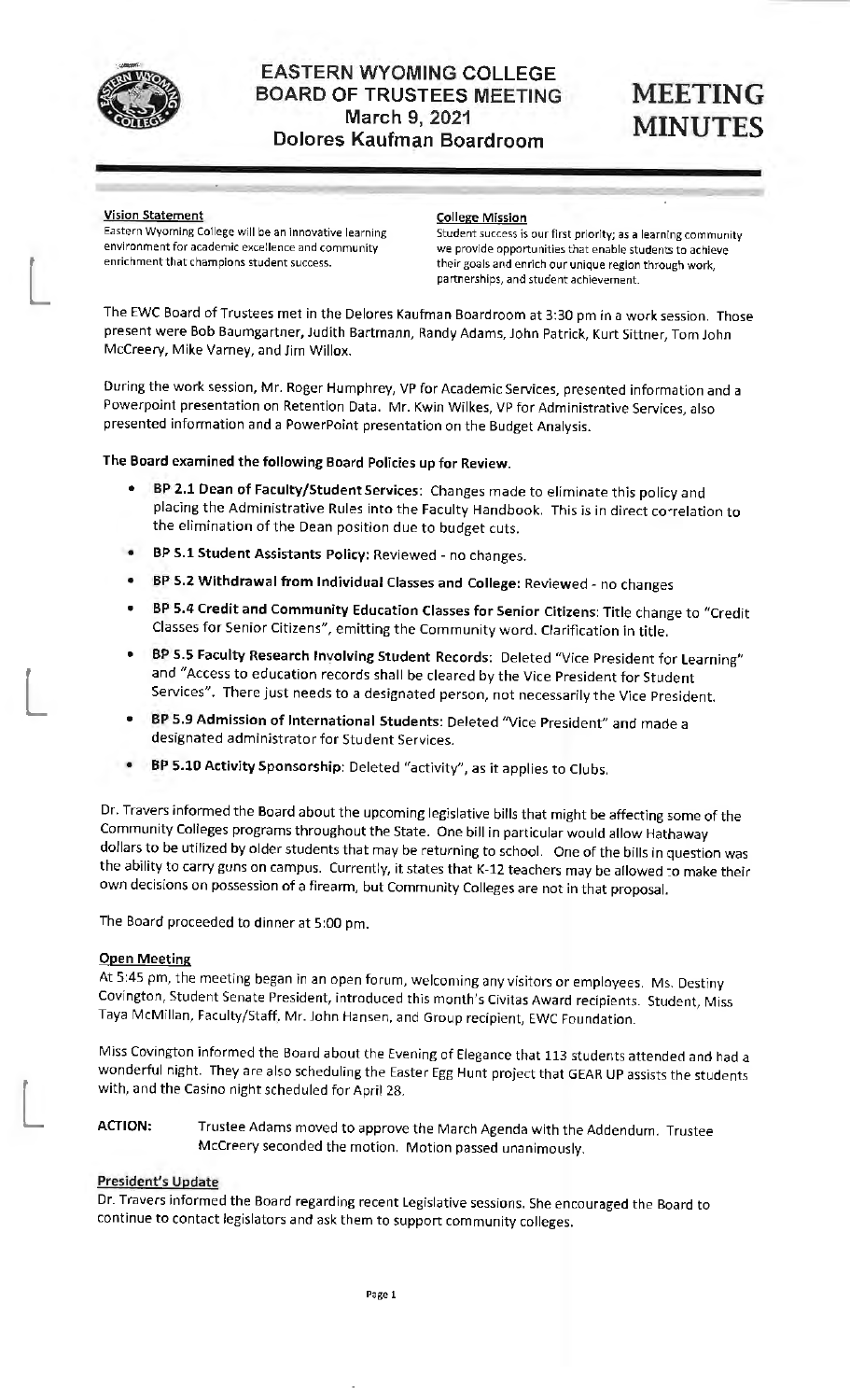# **CONSENT AGENDA**

- **ACTION:** Trustee Mccreery moved to approve the March 9, 2021, Consent Agenda with the Addendum as presented. Trustee Bartmann seconded the motion. Motion passed unanimously. The Consent Agenda included:
	- Minutes from the February 9, 2021, Board Meeting
	- The resignation of Ms. Danielle Hanzlik, Academic/Student Services Administrative Specialist.
	- The resignation of Ms. Judy Brown, GEAR Up Director.

## **ACTION ITEMS**

**ACTION:** Trustee Patrick moved to approve the March Financial Report. Trustee Varney seconded the motion. Motion passed unanimously.

## **FIRST READING BOARD POLICIES**

- **ACTION:** Trustee Adams moved to approve the first reading revisions to Board Policy 2.1 Dean of Faculty/Student Services. Trustee Mccreery seconded the motion. Motion passed unanimously.
- **ACTION:** Trustee Varney moved to approve the first reading revisions to Board Policy 5.1 Student Assistants Policy. Trustee Patrick seconded the motion. Motion passed unanimously.
- **ACTION:** Trustee Mccreery moved to approve the first reading revisions to Board Policy 5.2 Withdrawal from Individual Classes and College. Trustee Varney seconded the motion.

**Comment:** Trustee Patrick stated this policy seems bare and is not very clear or concise. Attorney Evans stated that even though this policy only has two sentences, it is a requirement to have a policy in place to add Administrative Rules to follow. The Board felt it would be important to include the Administrative Rules from now on, so the Board can have a better picture of each policy they review. Trustee Patrick amended the motion. Trustee Mccreery seconded the motion. Motion passed. Trustee Varney was in agreement with the amended motion to include Administrative Rules to policies.

**ACTION:** Trustee Varney moved to approve the first reading revisions **to** Board Policy 5.4 Credit and Community Education Classes for Senior Citizens. Trustee Bartmann seconded the motion. Motion passed unanimously.

> *Comment:* Trustee Sittner questioned why seniors were not charged for classes. Dr. Travers indicated that the college provides these options for senior citizens and the community as a good will gesture as a community college.

- **ACTION:** Trustee Bartmann moved to approve the first reading revisions to Board Policy 5.5 Faculty Research Involving Student Records. Trustee Sittner seconded the motion. Motion passed unanimously.
- **ACTION:** Trustee Varney moved to approve the first reading revisions to Board Policy 5.9 Admission of International Students. Trustee Patrick seconded the motion. Motion passed unanimously.
- **ACTION:** Trustee Mccreery moved to approve the first reading revisions to Board Policy 5.10 Activity Sponsorship. Trustee Patrick stated that he favored the language that Ms. Amy Smith had proposed in this policy and seconded the motion. Motion passed unanimously. Roger will take the policy back to the committee for further discussion and review Mr. Aaron Bahmer's comments as well.

### **INFORMATION ITEMS**

Mr. Roger Humphrey updated the Board on Academic & Student Services. They are working on the course schedule for registration for fall and developing courses for on a 2-year rotation. Student Services is working with College Relations to develop a virtual tour of the Campus. Financial Aid is working on